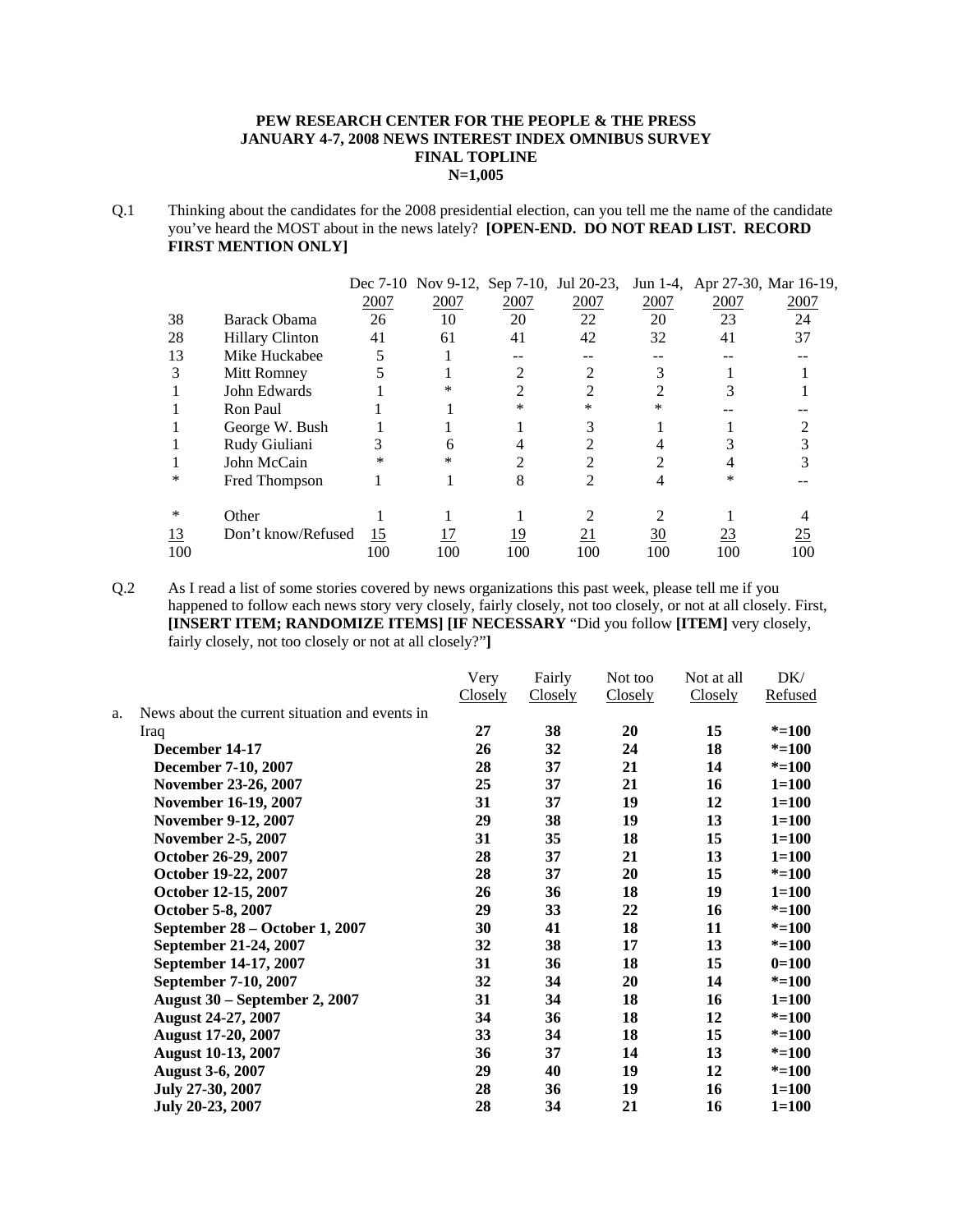|                                      | Very<br>Closely | Fairly<br>Closely | Not too<br>Closely | Not at all<br>Closely | DK/<br>Refused |
|--------------------------------------|-----------------|-------------------|--------------------|-----------------------|----------------|
| July 13-16, 2007                     | 25              | 41                | 17                 | 16                    | $1 = 100$      |
| July 6-9, 2007                       | 36              | 34                | 18                 | 12                    | $* = 100$      |
| June 29-July 2, 2007                 | 32              | 35                | 19                 | 13                    | $1 = 100$      |
| June 22-25, 2007                     | 30              | 36                | 18                 | 15                    | $1 = 100$      |
| June 15-18, 2007                     | 30              | 37                | 20                 | 13                    | $* = 100$      |
| June 8-11, 2007                      | 32              | 38                | 15                 | 14                    | $1 = 100$      |
| June 1-4, 2007                       | 30              | 36                | 20                 | 13                    | $1 = 100$      |
| May 24-27, 2007                      | 33              | 36                | 18                 | 12                    | $1 = 100$      |
| May 18-21, 2007                      | 36              | 34                | 15                 | 14                    | $1 = 100$      |
|                                      | 30              | 34                | 18                 | 17                    | $1 = 100$      |
| May 11-14, 2007                      | 38              | 37                | 15                 | 10                    | $* = 100$      |
| May 4-7, 2007                        |                 | 35                |                    |                       |                |
| April 27-30, 2007                    | 27              |                   | 21                 | 16                    | $1 = 100$      |
| April 20-23, 2007                    | 28<br>34        | 35                | 22<br>20           | 15                    | $* = 100$      |
| April 12-16, 2007                    |                 | 33                |                    | 13                    | $* = 100$      |
| April 5-9, 2007                      | 33              | 39                | 16                 | 11                    | $1 = 100$      |
| <b>March 30-April 2, 2007</b>        | 34              | 37                | 16                 | 13                    | $* = 100$      |
| March 23-March 26, 2007 <sup>1</sup> | 31              | 38                | 18                 | 12                    | $1 = 100$      |
| March 16-19, 2007                    | 34              | 34                | 17                 | 15                    | $* = 100$      |
| March 9-12, 2007                     | 34              | 37                | 16                 | 13                    | $* = 100$      |
| <b>March 2-5, 2007</b>               | 37              | 37                | 16                 | $\boldsymbol{9}$      | $1 = 100$      |
| <b>February 23-26, 2007</b>          | 36              | 36                | 15                 | 13                    | $* = 100$      |
| <b>February 16-19, 2007</b>          | 30              | 36                | 19                 | 14                    | $1 = 100$      |
| February 9-12, 2007                  | 37              | 34                | 18                 | 11                    | $* = 100$      |
| <b>February 2-5, 2007</b>            | 38              | 38                | 17                 | $\overline{7}$        | $* = 100$      |
| <b>January 26-29, 2007</b>           | 36              | 38                | 15                 | 11                    | $* = 100$      |
| <b>January 19-22, 2007</b>           | 37              | 34                | 18                 | 10                    | $1 = 100$      |
| <b>January 12-15, 2007</b>           | 38              | 36                | 17                 | ${\bf 8}$             | $1 = 100$      |
| January, 2007                        | 46              | 40                | $\,8$              | $\mathfrak s$         | $1 = 100$      |
| <b>January 5-8, 2007</b>             | 40              | 32                | 16                 | 12                    | $0=100$        |
| December, 2006                       | 42              | 39                | 12                 | $\tau$                | $* = 100$      |
| November 30-December 3, 2006         | 40              | 36                | 13                 | 11                    | $* = 100$      |
| Mid-November, 2006                   | 44              | 38                | 12                 | $\sqrt{6}$            | $* = 100$      |
| September, 2006                      | 33              | 43                | 14                 | $\,8\,$               | $2=100$        |
| August, 2006                         | 41              | 39                | 12                 | $\boldsymbol{7}$      | $1 = 100$      |
| June, 2006                           | 37              | 43                | 13                 | $\sqrt{6}$            | $1 = 100$      |
| May, 2006                            | 42              | 35                | 15                 | $\boldsymbol{7}$      | $1 = 100$      |
| April, 2006                          | 43              | 36                | 13                 | $\overline{7}$        | $1 = 100$      |
| March, 2006                          | 43              | 38                | 12                 | 6                     | $1 = 100$      |
| February, 2006                       | 39              | 42                | 12                 | 6                     | $1 = 100$      |
| January, 2006                        | 40              | 40                | 12                 | $\boldsymbol{7}$      | $1 = 100$      |
| December, 2005                       | 45              | 38                | 11                 | 5                     | $1 = 100$      |
| Early November, 2005                 | 41              | 40                | 13                 | 6                     | $* = 100$      |
| Early October, 2005                  | 43              | 36                | 15                 | 6                     | $* = 100$      |
| Early September, 2005                | 32              | 40                | 20                 | 7                     | $1 = 100$      |
| July, 2005                           | 43              | 37                | 13                 | 6                     | $1 = 100$      |
| Mid-May, 2005                        | 42              | 42                | 11                 | $\mathfrak s$         | $* = 100$      |
| Mid-March, 2005                      | 40              | 39                | 14                 | 5                     | $2=100$        |
| February, 2005                       | 38              | 45                | 13                 | $\overline{4}$        | $* = 100$      |
| January, 2005                        | 48              | 37                | 11                 | $\overline{4}$        | $* = 100$      |
| December, 2004                       | 34              | 44                | 15                 | 6                     | $1 = 100$      |
| Mid-October, 2004                    | 42              | 38                | 11                 | $\,8\,$               | $1 = 100$      |

 $\frac{1}{1}$ 

From May, 2003 to March 23-26, 2007, the story was listed as "News about the current situation in Iraq."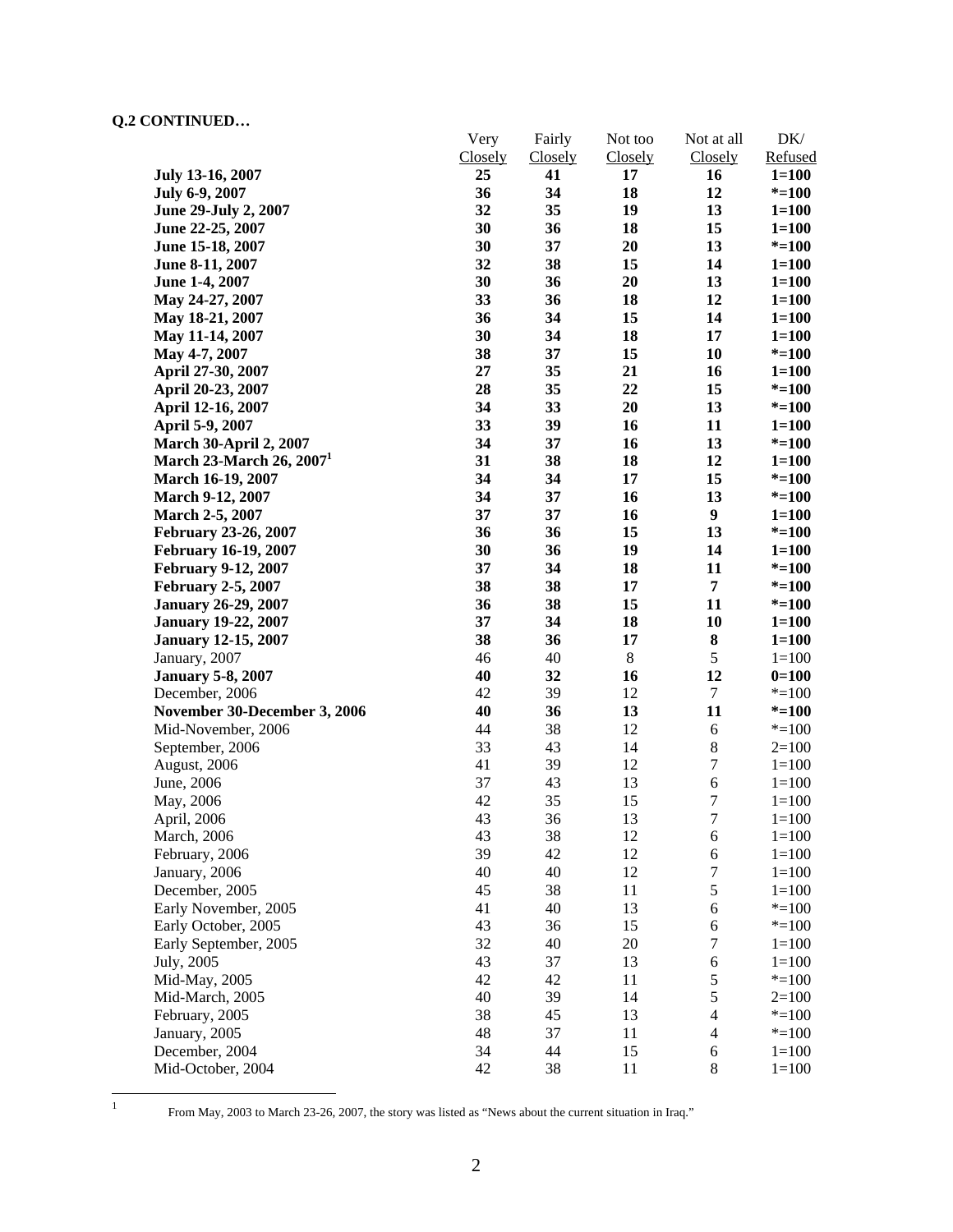|    |                                                                                                | Very           | Fairly         | Not too          | Not at all     | DK/       |
|----|------------------------------------------------------------------------------------------------|----------------|----------------|------------------|----------------|-----------|
|    |                                                                                                | <b>Closely</b> | <b>Closely</b> | Closely          | Closely        | Refused   |
|    | Early September, 2004                                                                          | 47             | 37             | 9                | 6              | $1 = 100$ |
|    | August, 2004                                                                                   | 39             | 42             | 12               | 6              | $1 = 100$ |
|    | July, 2004                                                                                     | 43             | 40             | 11               | 6              | $* = 100$ |
|    | June, 2004                                                                                     | 39             | 42             | 12               | 6              | $1 = 100$ |
|    | April, 2004                                                                                    | 54             | 33             | $\,8\,$          | 5              | $* = 100$ |
|    | Mid-March, 2004                                                                                | 47             | 36             | 12               | $\overline{4}$ | $1 = 100$ |
|    | Early February, 2004                                                                           | 47             | 38             | 10               | $\overline{4}$ | $1 = 100$ |
|    | Mid-January, 2004                                                                              | 48             | 39             | 9                | $\overline{4}$ | $* = 100$ |
|    | December, 2003                                                                                 | 44             | 38             | 11               | $\sqrt{6}$     | $1 = 100$ |
|    | November, 2003                                                                                 | 52             | 33             | 9                | 5              | $1 = 100$ |
|    | September, 2003                                                                                | 50             | 33             | 10               | 6              | $1 = 100$ |
|    | Mid-August, 2003                                                                               | 45             | 39             | 10               | 5              | $1 = 100$ |
|    | Early July, 2003                                                                               | 37             | 41             | 13               | $\,8\,$        | $1 = 100$ |
|    | June, 2003                                                                                     | 46             | 35             | 13               | 6              | $* = 100$ |
|    | May, 2003                                                                                      | 63             | 29             | 6                | $\sqrt{2}$     | $* = 100$ |
|    | April 11-16, $2003^2$                                                                          | 47             | 40             | 10               | $\overline{c}$ | $1 = 100$ |
|    | April 2-7, 2003                                                                                | 54             | 34             | $\overline{9}$   | $\overline{c}$ | $1 = 100$ |
|    | March 20-24, 2003                                                                              | 57             | 33             | $\boldsymbol{7}$ | $\overline{2}$ | $1 = 100$ |
|    | March 13-16, 2003 <sup>3</sup>                                                                 | 62             | 27             | $\sqrt{6}$       | $\overline{4}$ | $1 = 100$ |
|    | February, 2003                                                                                 | 62             | 25             | $8\,$            | $\overline{4}$ | $1 = 100$ |
|    | January, 2003                                                                                  | 55             | 29             | 10               | $\overline{4}$ | $2=100$   |
|    | December, 2002                                                                                 | 51             | 32             | 10               | 6              | $1 = 100$ |
|    | Late October, 2002                                                                             | 53             | 33             | $8\,$            | $\sqrt{5}$     | $1 = 100$ |
|    | Early October, 2002                                                                            | 60             | 28             | 6                | $\sqrt{5}$     | $1 = 100$ |
|    | Early September, $2002^4$                                                                      | 48             | 29             | 15               | 6              | $2=100$   |
| b. | Violence in Kenya following a disputed                                                         |                |                |                  |                |           |
|    | presidential election                                                                          | 14             | 26             | 27               | 32             | $1 = 100$ |
| c. | The assassination of former Prime Minister<br>Benazir Bhutto and resulting instability in      |                |                |                  |                |           |
|    | Pakistan<br><b>TREND FOR COMPARISON:5</b>                                                      | 32             | 36             | 15               | 16             | $1 = 100$ |
|    | Nov. 30 - Dec. 3, 2007: Pakistan instability                                                   | 16             | 28             | 26               | 30             | $* = 100$ |
|    | Nov. 23-26, 2007: Pakistan instability                                                         | 13             | 27             | 31               | 28             | $1 = 100$ |
|    | Nov. 16-19, 2007: Pakistan instability                                                         | 20             | 30             | 21               | 28             | $1 = 100$ |
|    | Nov. 9-12, 2007: Pakistan instability<br>October 19-22, 2007: Pakistan bombing                 | 20             | 29             | 23               | 28             | $* = 100$ |
|    | aimed at Bhutto<br>July 13-16, 2007: Raid on Pakistani                                         | 21             | 28             | 21               | 30             | $* = 100$ |
|    | mosque                                                                                         | 10             | 19             | 23               | 47             | $1 = 100$ |
| d. | Charges that intelligence official destroyed<br>videotapes of the harsh treatment of suspected |                |                |                  |                |           |
|    | terrorists.                                                                                    | 16             | 24             | 24               | 35             | $1 = 100$ |

 $\frac{1}{2}$ From March 20-24, 2003 to April 11-16, 2003, the story was listed as "News about the war in Iraq."  $\frac{3}{2}$ 

From Early October, 2002, to March 13-16, 2003, the story was listed as "Debate over the possibility that the U.S. will take military action in Iraq."

In Early September, 2002, the story was listed as "Debate over the possibility that the U.S. will invade Iraq."

From November 9-12, 2007 through November 30-December 3, 2007 the story was listed as "Political instability in Pakistan." For October 19-22, 2007 the story was listed as "A bombing in Pakistan aimed at former Prime Minister Benazir Bhutto that killed over 120 people." For July 13-16, 2007 the story was listed as "The Pakistani government's raid on a mosque held by Islamic radicals."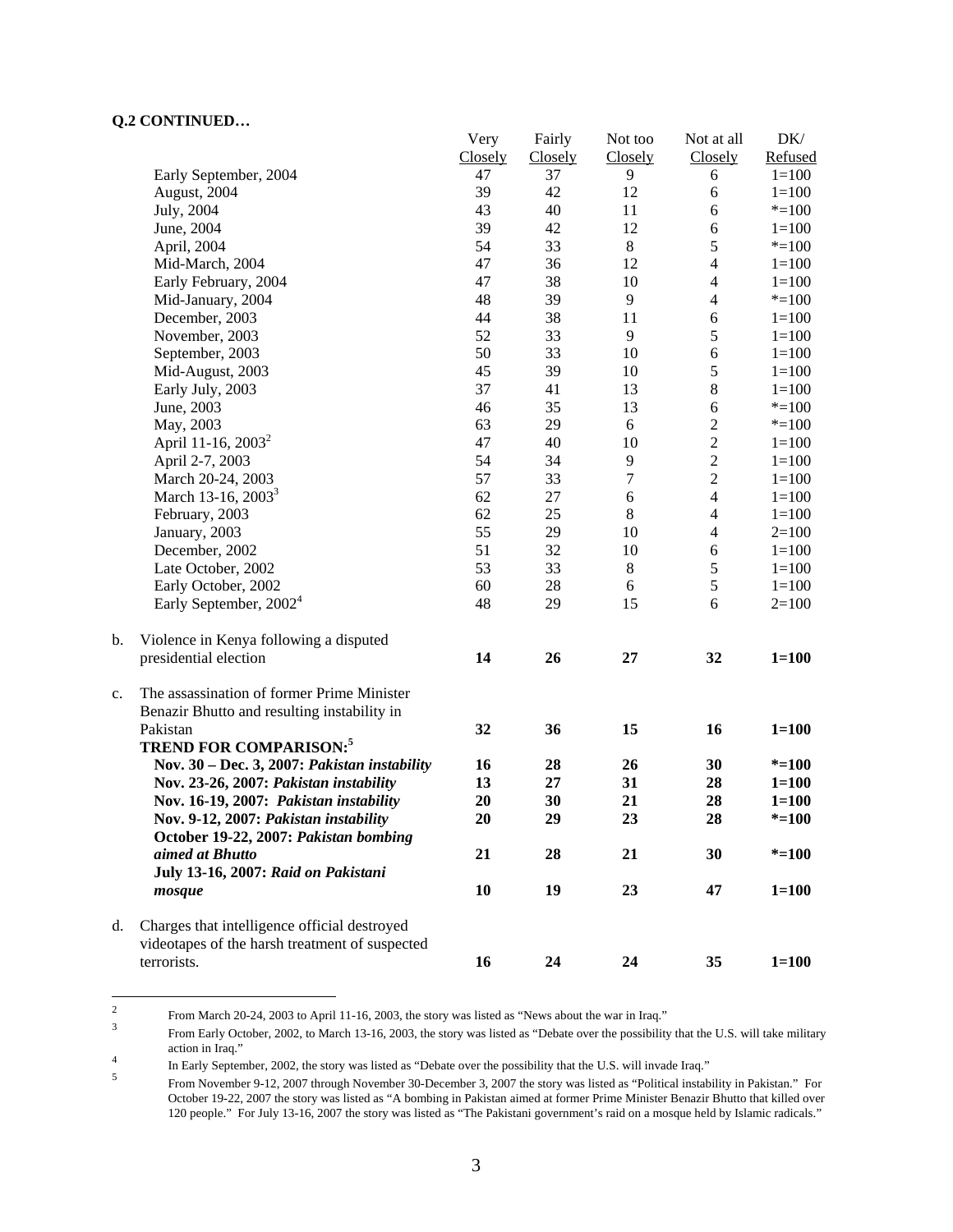|    |                                                 | Very           | Fairly         | Not too | Not at all | DK/       |
|----|-------------------------------------------------|----------------|----------------|---------|------------|-----------|
|    |                                                 | <b>Closely</b> | <b>Closely</b> | Closely | Closely    | Refused   |
|    | December 14-17, 2007 <sup>6</sup>               | 15             | 25             | 25      | 35         | $* = 100$ |
| e. | A deadly tiger attack at a zoo in San Francisco | 17             | 40             | 25      | 17         | $1 = 100$ |
| f. | News about candidates for the 2008              |                |                |         |            |           |
|    | presidential election                           | 33             | 36             | 19      | 11         | $1 = 100$ |
|    | December 14-17, 2007                            | 25             | 34             | 22      | 19         | $* = 100$ |
|    | December 7-10, 2007                             | 24             | 35             | 22      | 19         | $* = 100$ |
|    | November 30 – December 3, 2007                  | 23             | 35             | 23      | 19         | $* = 100$ |
|    | November 23-26, 2007                            | 20             | 33             | 26      | 20         | $1 = 100$ |
|    | November 16-19, 2007                            | 26             | 33             | 21      | 19         | $1 = 100$ |
|    | <b>November 9-12, 2007</b>                      | 21             | 33             | 25      | 21         | $* = 100$ |
|    | <b>November 2-5, 2007</b>                       | 27             | 30             | 21      | 21         | $1 = 100$ |
|    | October 26-29, 2007                             | 21             | 34             | 26      | 19         | $* = 100$ |
|    | October 19-22, 2007                             | 23             | 32             | 22      | 23         | $* = 100$ |
|    | October 12-15, 2007                             | 13             | 31             | 26      | 30         | $* = 100$ |
|    | October 5-8, 2007                               | 22             | 30             | 24      | 24         | $* = 100$ |
|    | September 28 - October 1, 2007                  | 21             | 34             | 25      | 20         | $* = 100$ |
|    | September 21-24, 2007                           | 24             | 31             | 22      | 23         | $* = 100$ |
|    | September 14-17, 2007                           | 22             | 31             | 24      | 23         | $* = 100$ |
|    | September 7-10, 2007                            | 18             | 34             | 26      | 22         | $* = 100$ |
|    | August 30-September 2, 2007                     | 19             | 35             | 21      | 25         | $* = 100$ |
|    | <b>August 24-27, 2007</b>                       | 22             | 28             | 24      | 26         | $* = 100$ |
|    | <b>August 17-20, 2007</b>                       | 19             | 27             | 24      | 30         | $* = 100$ |
|    | <b>August 10-13, 2007</b>                       | 23             | 32             | 21      | 24         | $* = 100$ |
|    | <b>August 3-6, 2007</b>                         | 19             | 31             | 25      | 25         | $* = 100$ |
|    | July 27-30, 2007                                | 19             | 32             | 22      | 26         | $1 = 100$ |
|    | July 20-23, 2007                                | 16             | 26             | 30      | 27         | $1 = 100$ |
|    | July 13-16, 2007                                | 17             | 29             | 27      | 27         | $* = 100$ |
|    | July 6-9, 2007                                  | 24             | 29             | 24      | 22         | $1 = 100$ |
|    | June 29-July 2, 2007                            | 20             | 32             | 25      | 23         | $* = 100$ |
|    | June 22-25, 2007                                | 18             | 31             | 21      | 30         | $* = 100$ |
|    | June 15-18, 2007                                | 17             | 32             | 26      | 25         | $* = 100$ |
|    | June 8-11, 2007                                 | 19             | 30             | 24      | 26         | $1 = 100$ |
|    | June 1-4, 2007                                  | 16             | 27             | 32      | 24         | $1 = 100$ |
|    | May 24-27, 2007                                 | 22             | 33             | 23      | 22         | $* = 100$ |
|    | May 18-21, 2007                                 | 18             | 31             | 24      | 27         | $* = 100$ |
|    | May 11-14, 2007                                 | 18             | 30             | 23      | 28         | $1 = 100$ |
|    | May 4-7, 2007                                   | 23             | 34             | 21      | 21         | $1 = 100$ |
|    | April 27-30, 2007                               | 14             | 30             | 29      | 26         | $1 = 100$ |
|    | April 20-23, 2007                               | 18             | 28             | 27      | 27         | $* = 100$ |
|    | April 12-16, 2007                               | 18             | 28             | 27      | $27\,$     | $* = 100$ |
|    | April 5-9, 2007                                 | 25             | 30             | 26      | 19         | $* = 100$ |
|    | <b>March 30-April 2, 2007</b>                   | 20             | 29             | 27      | 23         | $1 = 100$ |
|    | March 23-26, 2007                               | 20             | 32             | 22      | 26         | $* = 100$ |
|    | March 16-19, 2007                               | 15             | 28             | 29      | 27         | $1 = 100$ |
|    | March 9-12, 2007                                | 24             | 30             | 23      | 23         | $* = 100$ |
|    | March 2-5, 2007                                 | 19             | 31             | 26      | 23         | $1 = 100$ |
|    | February 23-26, 2007                            | 22             | 33             | 24      | 21         | $* = 100$ |
|    | February 16-19, 2007                            | 18             | 32             | 22      | 27         | $1 = 100$ |

 $\frac{1}{6}$ 

For December 14-17, 2007 the story was listed as "Controversy over the CIA's use of harsh interrogation techniques on suspected terrorists."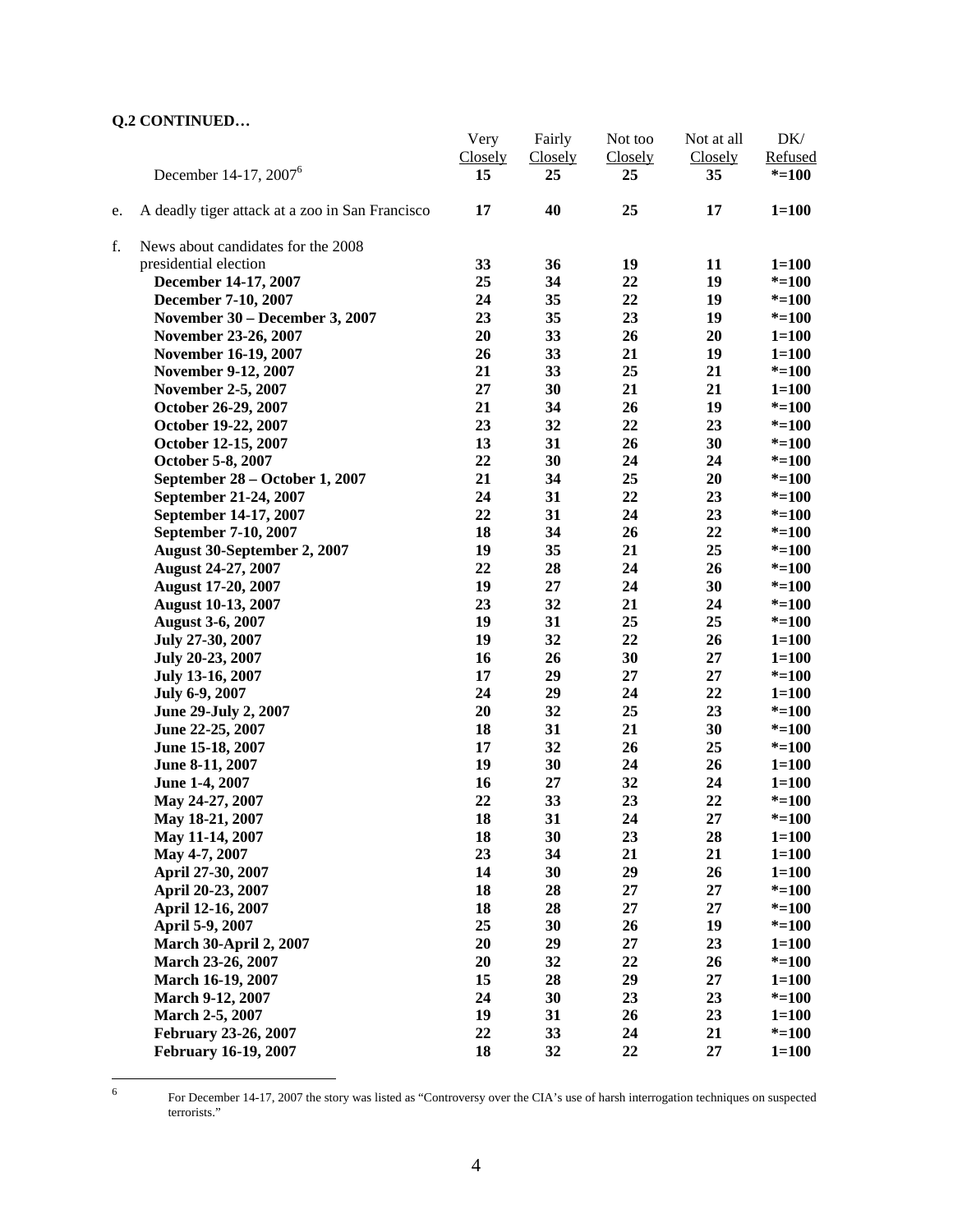|                                   | Very           | Fairly         | Not too | Not at all     | DK/       |
|-----------------------------------|----------------|----------------|---------|----------------|-----------|
|                                   | <b>Closely</b> | <b>Closely</b> | Closely | Closely        | Refused   |
| <b>February 9-12, 2007</b>        | 24             | 30             | 24      | 21             | $1 = 100$ |
| <b>February 2-5, 2007</b>         | 24             | 36             | 22      | 18             | $* = 100$ |
| <b>January 26-29, 2007</b>        | 24             | 33             | 23      | 20             | $* = 100$ |
| January 19-22, 2007 <sup>7</sup>  | 24             | 27             | 22      | 26             | $1 = 100$ |
| <b>2004 Presidential Election</b> |                |                |         |                |           |
| November, 2004 $(RVs)$            | 52             | 36             | $\,8\,$ | $\overline{4}$ | $* = 100$ |
| Mid-October, 2004                 | 46             | 30             | 12      | 11             | $1 = 100$ |
| August, 2004                      | 32             | 38             | 16      | 14             | $* = 100$ |
| July, 2004                        | 29             | 37             | 18      | 15             | $1 = 100$ |
| April, 2004                       | 31             | 33             | 19      | 16             | $1 = 100$ |
| Mid-March, 2004                   | 35             | 34             | 18      | 13             | $* = 100$ |
| Late February, 2004               | 24             | 40             | 23      | 12             | $1 = 100$ |
| Early February, 2004 <sup>8</sup> | 29             | 37             | $20\,$  | 13             | $1 = 100$ |
| Mid-January, 2004                 | 16             | 30             | 27      | 26             | $1 = 100$ |
| Early January, 2004               | 14             | 32             | 30      | 23             | $1 = 100$ |
| December, 2003                    | 16             | 26             | $27\,$  | 30             | $1 = 100$ |
| November, 2003                    | 11             | 26             | 34      | 28             | $1 = 100$ |
| October, 2003                     | 12             | $27\,$         | 28      | 32             | $1 = 100$ |
| September, 2003                   | 17             | 25             | 30      | $27\,$         | $1 = 100$ |
| Mid-August, 2003                  | 12             | 27             | 27      | 33             | $1 = 100$ |
| May, 2003                         | $8\,$          | 19             | 31      | 41             | $1 = 100$ |
| January, 2003                     | 14             | 28             | 29      | 28             | $1 = 100$ |
| <b>2000 Presidential Election</b> |                |                |         |                |           |
| Early November, 2000 (RVs)        | 39             | 44             | 12      | $\mathfrak s$  | $* = 100$ |
| Mid-October, 2000 (RVs)           | 40             | 37             | 15      | $8\,$          | $* = 100$ |
| Early October, 2000 (RVs)         | 42             | 36             | 15      | 6              | $1 = 100$ |
| September, 2000                   | 22             | 42             | 21      | 15             | $* = 100$ |
| July, 2000                        | 21             | 38             | 20      | $20\,$         | $1 = 100$ |
| June, 2000                        | 23             | 32             | 23      | 21             | $1 = 100$ |
| May, 2000                         | 18             | 33             | 26      | 23             | $* = 100$ |
| April, 2000                       | 18             | 39             | $22\,$  | 20             | $1 = 100$ |
| <b>March</b> , 2000               | 26             | 41             | 19      | 13             | $1 = 100$ |
| February, 2000                    | 26             | 36             | 21      | 17             | $* = 100$ |
| January, 2000                     | 19             | 34             | 28      | 18             | $1 = 100$ |
| December, 1999                    | 16             | 36             | 24      | 23             | $1 = 100$ |
| October, 1999                     | 17             | 32             | $28\,$  | 22             | $1 = 100$ |
| September, 1999                   | 15             | 31             | 33      | 20             | $1 = 100$ |
| July, 1999                        | 15             | 38             | 24      | 22             | $1 = 100$ |
| June, 1999                        | $11\,$         | 25             | 29      | 34             | $1 = 100$ |
| 1996 Presidential Election        |                |                |         |                |           |
| November, 1996 $(RVs)$            | 34             | 45             | 15      | 6              | $* = 100$ |
| October, 1996                     | 31             | 39             | 18      | 12             | $* = 100$ |
| Early September, 1996             | 24             | 36             | 23      | 17             | $* = 100$ |
| July, 1996                        | 22             | 40             | 23      | 14             | $1 = 100$ |
|                                   |                |                |         |                |           |

<sup>-&</sup>lt;br>7

campaign in 1988."

January 19-22, 2007 asked about "Recent announcements by prominent Democrats about plans to run for president in 2008." From May 2003 to Early February 2004 and in March 1992, the story was listed as "The race for the Democratic nomination." In January 2003, the story was listed as "Recent announcements by prominent Democrats about plans to run for president in 2004." In September 2000, Early September and July 1996, and May 1992, the question asked about "the presidential election campaign." In January, March and April 1996, the story was listed as "News about the Republican presidential candidates." In August 1992, the story was listed as "News about the presidential election." In July 1992, the story was listed as "News about the presidential campaign." In January 1992, the story was listed as "News about the Democratic candidates for the presidential nomination." In 1988, the story was introduced as being from "this past year" and was listed as "News about the presidential

5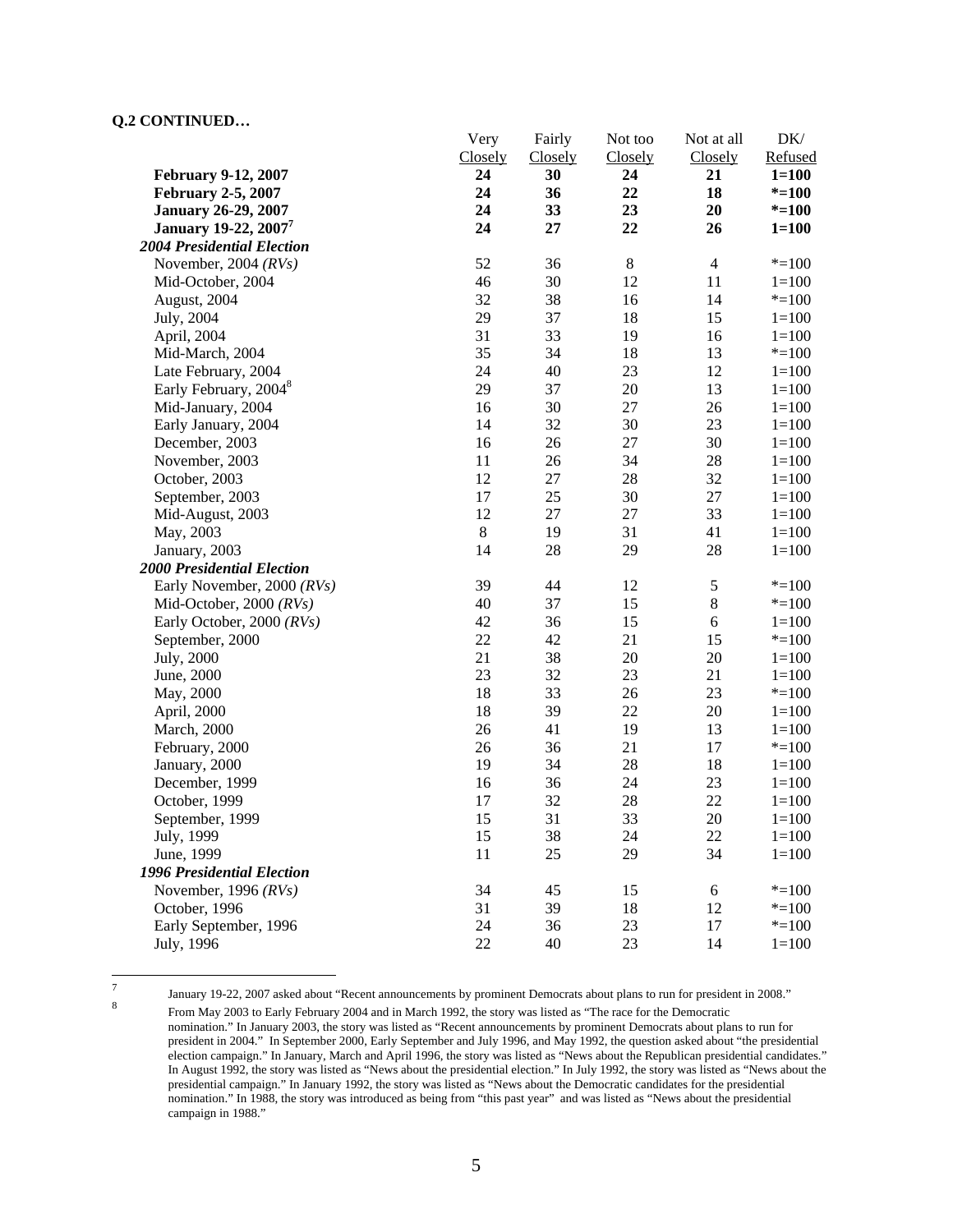|                                   | Very    | Fairly  | Not too | Not at all     | DK/       |
|-----------------------------------|---------|---------|---------|----------------|-----------|
|                                   | Closely | Closely | Closely | Closely        | Refused   |
| March, 1996                       | 26      | 41      | 20      | 13             | $* = 100$ |
| January, 1996                     | 10      | 34      | 31      | 24             | $1 = 100$ |
| September, 1995                   | 12      | 36      | 30      | 22             | $* = 100$ |
| August, 1995                      | 13      | 34      | 28      | 25             | $* = 100$ |
| June, 1995                        | 11      | 31      | 31      | 26             | $1 = 100$ |
| <b>1992 Presidential Election</b> |         |         |         |                |           |
| October, 1992 $(RVs)$             | 55      | 36      | $\tau$  | $\overline{2}$ | $0=100$   |
| September, 1992 $(RVs)$           | 47      | 36      | 11      | 6              | $* = 100$ |
| August, $1992$ ( <i>RVs</i> )     | 36      | 51      | 11      | 2              | $0=100$   |
| July, 1992                        | 20      | 45      | 26      | 9              | $* = 100$ |
| May, 1992                         | 32      | 44      | 16      | 8              | $* = 100$ |
| March, 1992                       | 35      | 40      | 16      | 9              | $* = 100$ |
| January, 1992                     | 11      | 25      | 36      | 27             | $1 = 100$ |
| December, 1991                    | 10      | 28      | 32      | 30             | $* = 100$ |
| October, 1991                     | 12      | 26      | 31      | 29             | $2=100$   |
| <b>1988 Presidential Election</b> |         |         |         |                |           |
| October, 1988 $(RVs)$             | 43      | 44      | 11      | $\overline{2}$ | $* = 100$ |
| August, 1988 (RVs)                | 39      | 45      | 13      | 3              | $* = 100$ |
| May, 1988                         | 22      | 46      | 23      | 6              | $3=100$   |
| November, 1987                    | 15      | 28      | 35      | 21             | $1 = 100$ |
| September, 1987                   | 14      | 34      | 37      | 14             | $1 = 100$ |

Q.3 Which ONE of the stories I just mentioned have you followed most closely, or is there another story you've been following MORE closely? [**DO NOT READ LIST. ACCEPT ONLY ONE RESPONSE.]** 

- 34 News about candidates for the 2008 presidential election<br>21 The assassination of former Prime Minister Benazir Bhutt
- 21 The assassination of former Prime Minister Benazir Bhutto and resulting instability in Pakistan
- 10 A deadly tiger attack at a zoo in San Francisco
- 10 News about the current situation and events in Iraq
- 2 Violence in Kenya following a disputed presidential election
- Charges that intelligence officials destroyed videotapes of the harsh treatment of suspected
- 1 terrorists<br>7 Some oth 7 Some other story **(SPECIFY)**
- 15 Don't know/Refused
- 100

Thinking about the presidential campaign…

Q.4 Do you think news organizations are giving too much, too little or the right amount of coverage to the campaign?

|     |                    | $-$ -Based on RVs-- |            |                        |      |            |
|-----|--------------------|---------------------|------------|------------------------|------|------------|
|     |                    | Jan 4-7.            | Dec 14-17, | Nov 16-19, July 20-23, |      | June $1-4$ |
|     |                    | 2008                | 2007       | 2007                   | 2007 | 2007       |
| 40  | Too much           | 41                  | 32         | 32                     | 32   | 33         |
| 11  | Too little         | 9                   | 16         | 13                     | 18   | 12         |
| 43  | Right amount       | 44                  | 48         | 51                     | 43   | 47         |
| 6   | Don't know/Refused | 6                   | 4          | 4                      |      | 8          |
| 100 |                    | 100                 | 100        | 100                    | 100  | 100        |
|     |                    | (N=864)             |            |                        |      |            |